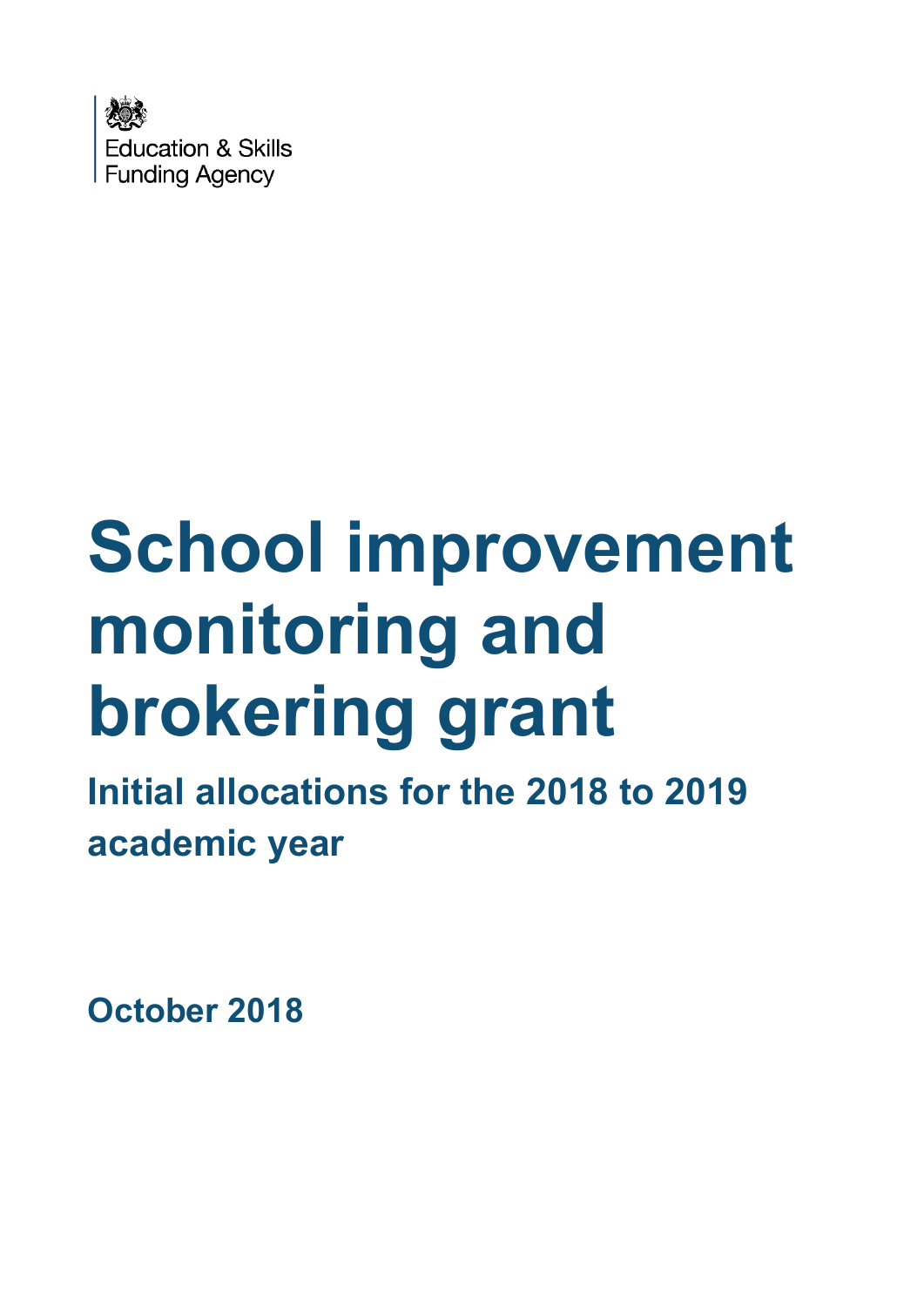## **Contents**

| Introduction                                                    | 3 |
|-----------------------------------------------------------------|---|
| Modelling                                                       | 3 |
| Methodology                                                     | 3 |
| Table of initial allocations for the 2018 to 2019 academic year | 5 |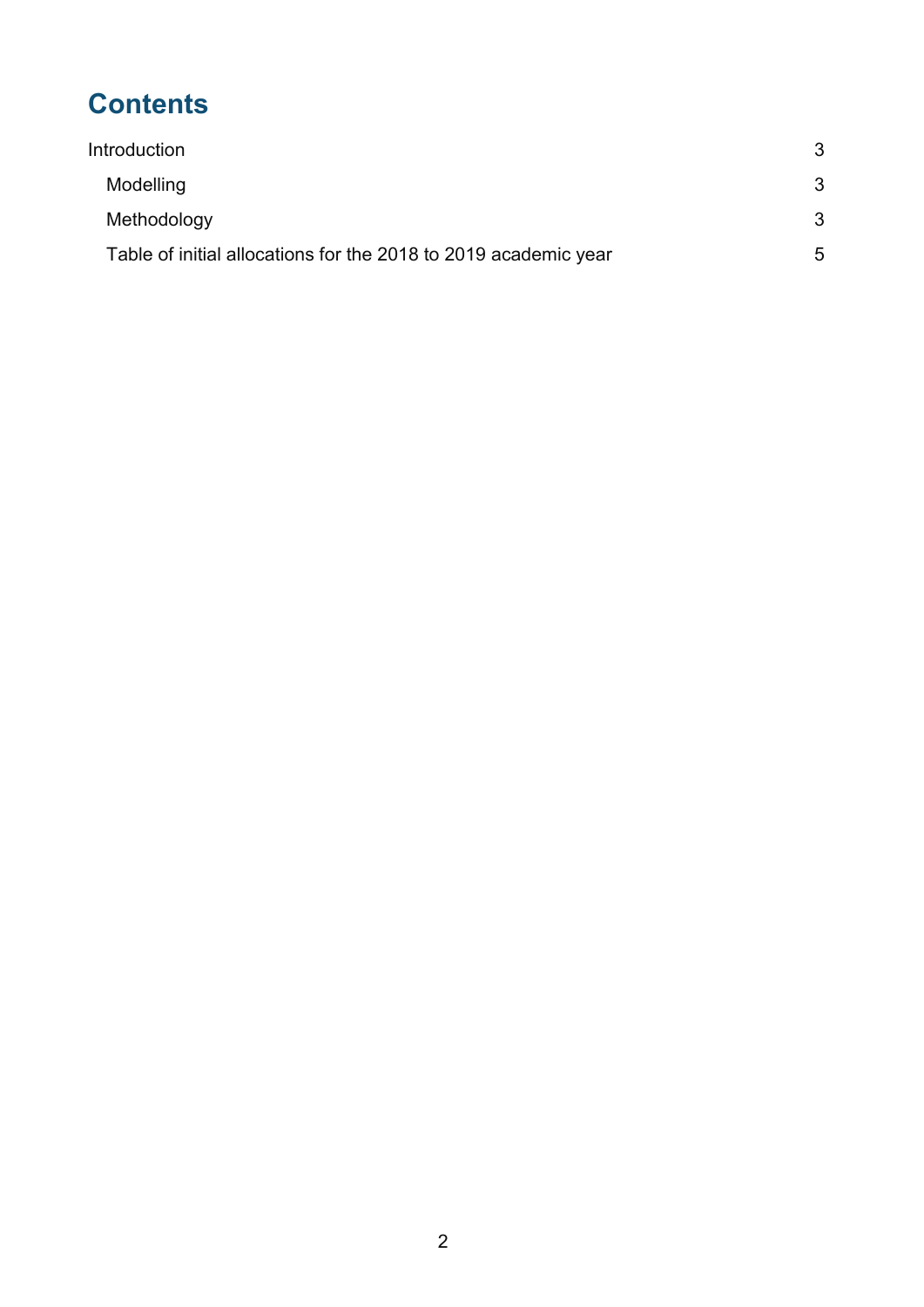### <span id="page-2-0"></span>**Introduction**

The school improvement (SI) monitoring and brokering grant of £50 million per academic year was announced on 30 November 2016. The grant has been allocated to local authorities since September 2017 to allow them to continue to monitor performance of maintained schools, broker school improvement provision, and intervene as appropriate. This document sets out initial allocations for academic year 2018 to 2019 of £30 million of the grant, which covers the period September 2018 to March 2019. A further £20m will be allocated to cover the period April 2019 to August 2019 in April 2019.

#### <span id="page-2-1"></span>**Modelling**

Please note that:

- the £30 million is distributed between all eligible local authorities (excluding City of London and Isles of Scilly) to cover the period of September 2018 to March 2019
- the minimum amount of funding a local authority can receive in the academic year 2018 to 2019 is £50,000 and all local authorities will receive at the least this amount in September 2018
- local authorities in receipt of the minimum funding level in September 2018 may not receive additional funding in April 2019 if their share of the total funding of £50 million for academic year 2018 to 2019 is below £50,000
- the allocations are made on a per eligible school basis for those schools deemed open on 1 September 2018
	- e eligible schools are schools run by local authorities, including special schools and PRUs, for pupils aged 5 to 16
	- the list used was extracted from Get Information About Schools as at September 2018
- the general labour market (GLM ACA) factor is used

#### <span id="page-2-2"></span>**Methodology**

Please note that:

 for each local authority, the number of eligible schools was multiplied by its GLM ACA rate to calculate a weighted number of schools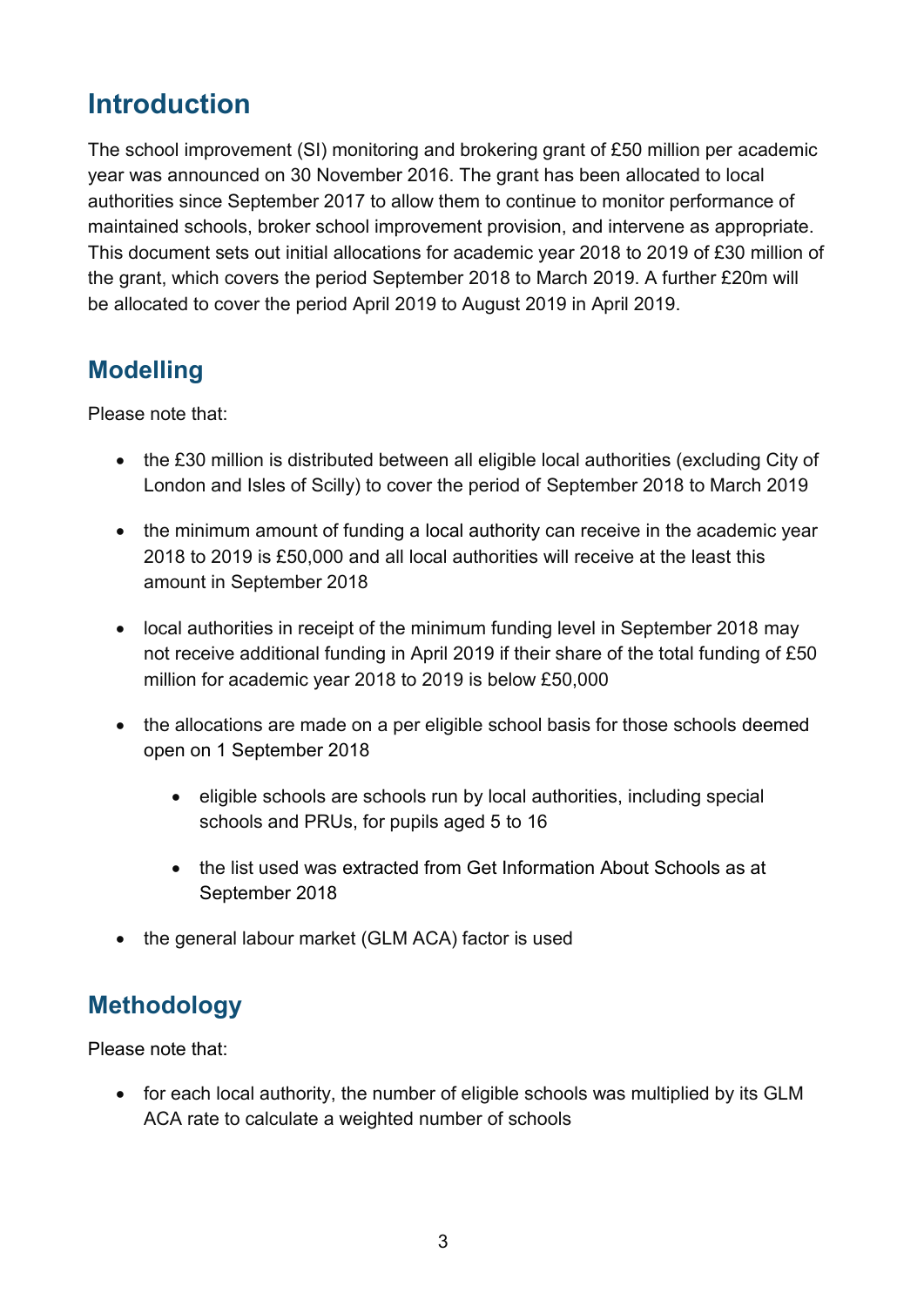- the sum of the weighted number of schools for all local authorities was divided into the available budget of £30 million to calculate the preliminary SI grant per weighted school
- a preliminary grant allocation was calculated for each local authority by multiplying its weighted number of schools with the preliminary SI grant per weighted school
- the grant allocation for those local authorities falling below the minimum was increased to £50,000
	- the remaining budget, after applying minimum allocations where required, was divided by the sum of the remaining number of weighted schools (those in local authorities above the minimum allocation) to calculate the adjusted grant per weighted school
	- all local authority overpayments were added to the £20m for allocation
- a revised grant allocation was calculated for each local authority, except those allocated the minimum, by multiplying its weighted number of schools with the adjusted SI grant per weighted school
- the grant allocations were rounded to the nearest pound to produce final figures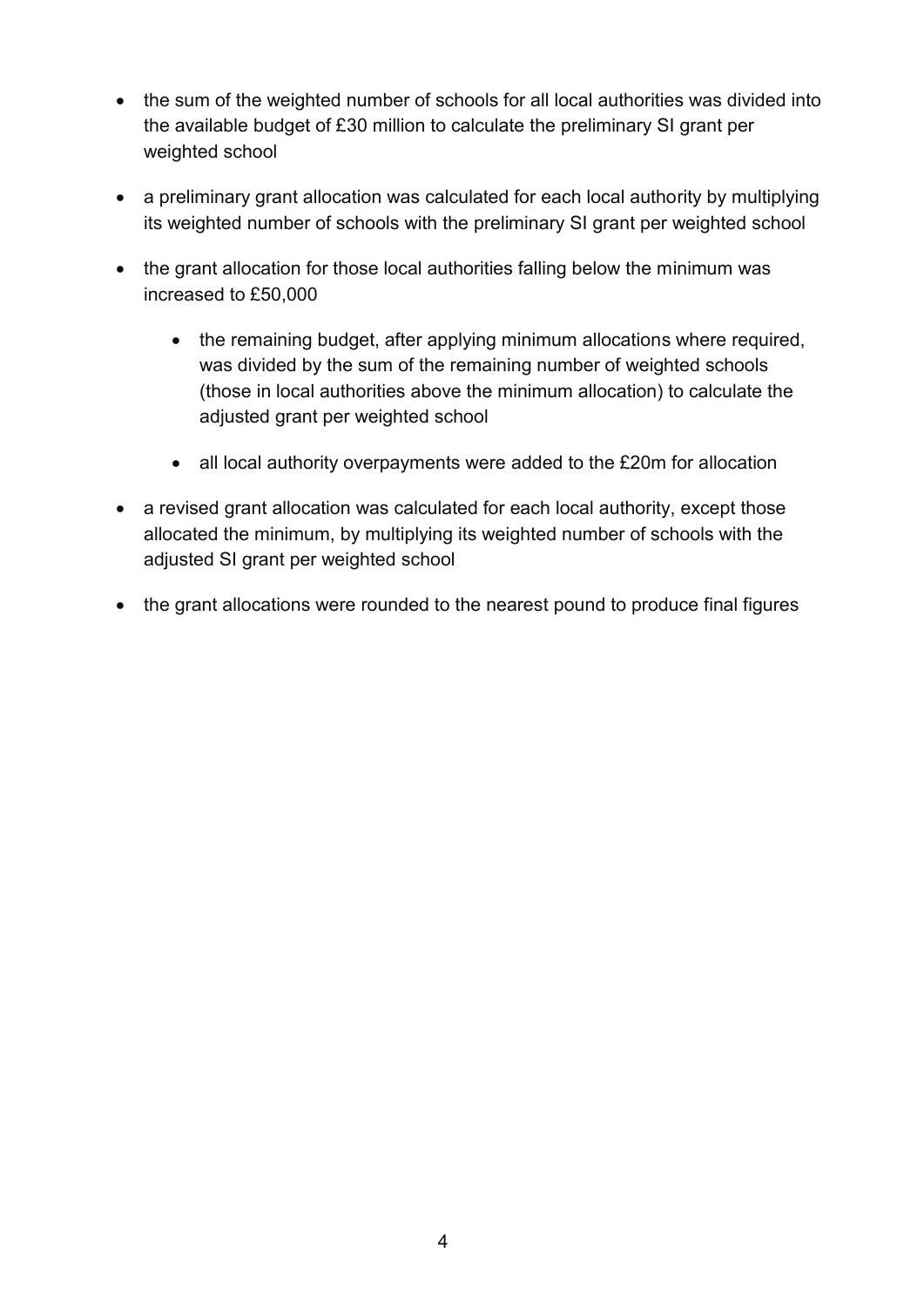## <span id="page-4-0"></span>**Table of initial allocations for the 2018 to 2019 academic year**

| LA<br>Code | <b>LA Name</b>         | <b>ACA</b> | <b>Number</b><br>of<br><b>Schools</b> | Initial<br>Weighted<br><b>Number of</b><br><b>Schools</b> | <b>Weighted Number</b><br>of Schools After<br><b>Minimum Funding</b><br><b>Applied</b> | <b>Allocation</b><br><b>October</b><br>2018 |
|------------|------------------------|------------|---------------------------------------|-----------------------------------------------------------|----------------------------------------------------------------------------------------|---------------------------------------------|
| 202        | Camden                 | 1.24       | 56                                    | 69.32                                                     | 69.32                                                                                  | £148,135                                    |
| 203        | Greenwich              | 1.24       | 57                                    | 70.56                                                     | 70.56                                                                                  | £150,780                                    |
| 204        | Hackney                | 1.24       | 60                                    | 74.28                                                     | 74.28                                                                                  | £158,716                                    |
| 205        | Hammersmith and Fulham | 1.24       | 29                                    | 35.90                                                     | 35.90                                                                                  | £76,713                                     |
| 206        | Islington              | 1.24       | 51                                    | 63.13                                                     | 63.13                                                                                  | £134,908                                    |
| 207        | Kensington and Chelsea | 1.24       | 28                                    | 34.66                                                     | 34.66                                                                                  | £74,067                                     |
| 208        | Lambeth                | 1.24       | 66                                    | 81.70                                                     | 81.70                                                                                  | £174,587                                    |
| 209        | Lewisham               | 1.24       | 75                                    | 92.84                                                     | 92.84                                                                                  | £198,394                                    |
| 210        | Southwark              | 1.24       | 72                                    | 89.13                                                     | 89.13                                                                                  | £190,459                                    |
| 211        | <b>Tower Hamlets</b>   | 1.24       | 78                                    | 96.56                                                     | 96.56                                                                                  | £206,330                                    |
| 212        | Wandsworth             | 1.24       | 58                                    | 71.80                                                     | 71.80                                                                                  | £153,425                                    |
| 213        | Westminster            | 1.24       | 36                                    | 44.57                                                     | 44.57                                                                                  | £95,229                                     |
| 301        | Barking and Dagenham   | 1.08       | 46                                    | 49.90                                                     | 49.90                                                                                  | £106,631                                    |
| 302        | Barnet                 | 1.13       | 88                                    | 99.53                                                     | 99.53                                                                                  | £212,680                                    |
| 303        | Bexley                 | 1.08       | 23                                    | 24.95                                                     | 24.95                                                                                  | £53,315                                     |
| 304        | <b>Brent</b>           | 1.13       | 56                                    | 63.34                                                     | 63.34                                                                                  | £135,342                                    |
| 305        | Bromley                | 1.08       | 9                                     | 9.76                                                      | 0.00                                                                                   | £50,000                                     |
| 306        | Croydon                | 1.08       | 48                                    | 52.07                                                     | 52.07                                                                                  | £111,267                                    |
| 307        | Ealing                 | 1.13       | 76                                    | 85.96                                                     | 85.96                                                                                  | £183,678                                    |
| 308        | Enfield                | 1.08       | 65                                    | 70.51                                                     | 70.51                                                                                  | £150,674                                    |
| 309        | Haringey               | 1.08       | 63                                    | 68.34                                                     | 68.34                                                                                  | £146,038                                    |
| 310        | Harrow                 | 1.13       | 41                                    | 46.37                                                     | 46.37                                                                                  | £99,090                                     |
| 311        | Havering               | 1.08       | 44                                    | 47.73                                                     | 47.73                                                                                  | £101,995                                    |
| 312        | Hillingdon             | 1.13       | 53                                    | 59.94                                                     | 59.94                                                                                  | £128,091                                    |
| 313        | Hounslow               | 1.13       | 54                                    | 61.08                                                     | 61.08                                                                                  | £130,508                                    |
| 314        | Kingston upon Thames   | 1.13       | 32                                    | 36.19                                                     | 36.19                                                                                  | £77,338                                     |
| 315        | Merton                 | 1.13       | 48                                    | 54.29                                                     | 54.29                                                                                  | £116,007                                    |
| 316        | Newham                 | 1.08       | 48                                    | 52.07                                                     | 52.07                                                                                  | £111,267                                    |
| 317        | Redbridge              | 1.08       | 62                                    | 67.26                                                     | 67.26                                                                                  | £143,720                                    |
| 318        | Richmond upon Thames   | 1.13       | 42                                    | 47.50                                                     | 47.50                                                                                  | £101,506                                    |
| 319        | Sutton                 | 1.13       | 26                                    | 29.41                                                     | 29.41                                                                                  | £62,837                                     |
| 320        | <b>Waltham Forest</b>  | 1.08       | 44                                    | 47.73                                                     | 47.73                                                                                  | £101,995                                    |
| 330        | Birmingham             | 1.01       | 233                                   | 235.23                                                    | 235.23                                                                                 | £502,651                                    |
| 331        | Coventry               | 1.01       | 73                                    | 73.70                                                     | 73.70                                                                                  | £157,483                                    |
| 332        | Dudley                 | 1.01       | 69                                    | 69.66                                                     | 69.66                                                                                  | £148,854                                    |
| 333        | Sandwell               | 1.01       | 86                                    | 86.82                                                     | 86.82                                                                                  | £185,528                                    |
| 334        | Solihull               | 1.01       | 56                                    | 56.54                                                     | 56.54                                                                                  | £120,809                                    |
| 335        | Walsall                | 1.01       | 79                                    | 79.76                                                     | 79.76                                                                                  | £170,427                                    |
| 336        | Wolverhampton          | 1.01       | 47                                    | 47.45                                                     | 47.45                                                                                  | £101,393                                    |
| 340        | Knowsley               | 1.00       | 46                                    | 46.15                                                     | 46.15                                                                                  | £98,607                                     |
| 341        | Liverpool              | 1.00       | 138                                   | 138.44                                                    | 138.44                                                                                 | £295,822                                    |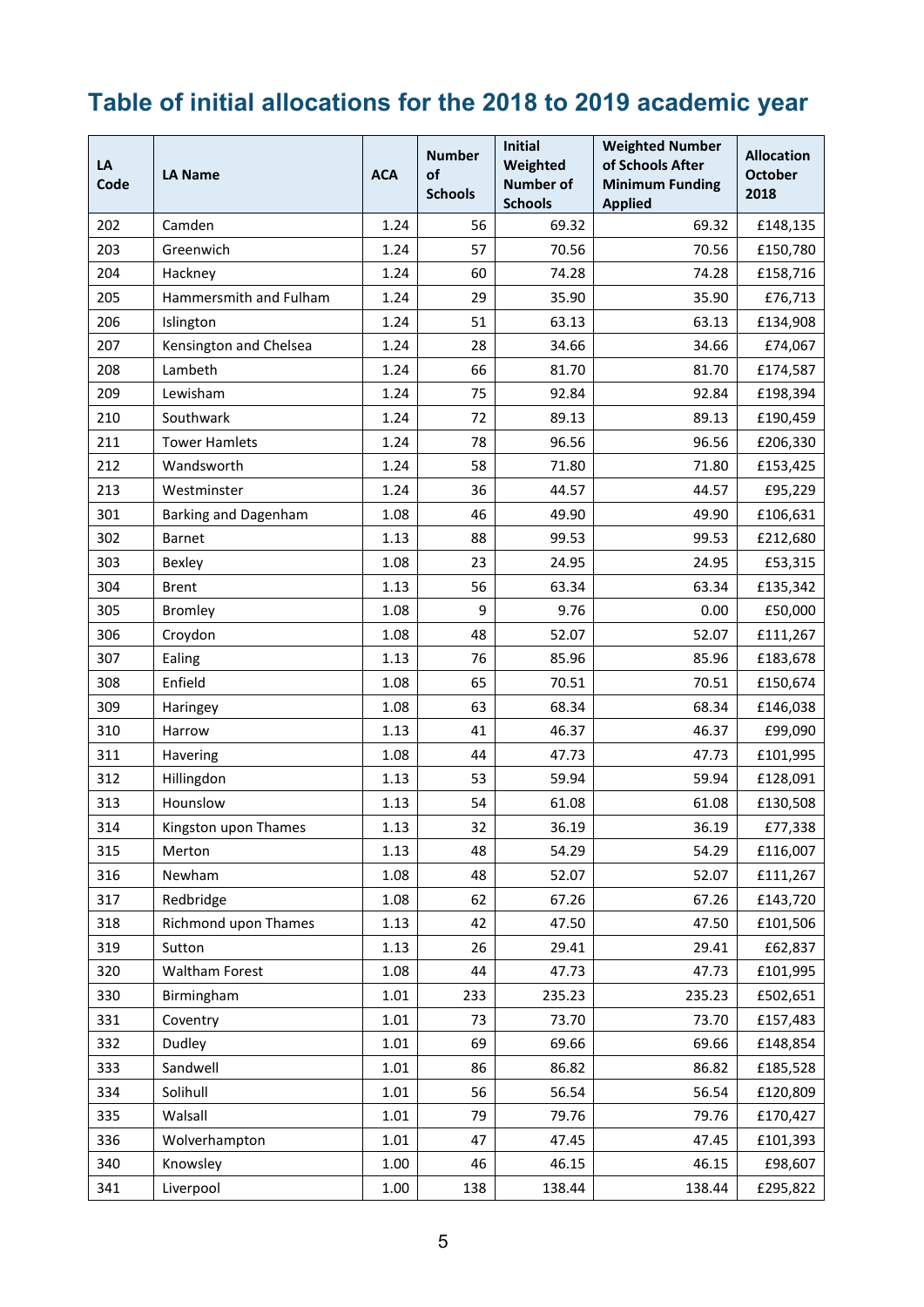| LA<br>Code | <b>LA Name</b>               | <b>ACA</b> | <b>Number</b><br>of<br><b>Schools</b> | <b>Initial</b><br>Weighted<br><b>Number of</b><br><b>Schools</b> | <b>Weighted Number</b><br>of Schools After<br><b>Minimum Funding</b><br><b>Applied</b> | <b>Allocation</b><br><b>October</b><br>2018 |
|------------|------------------------------|------------|---------------------------------------|------------------------------------------------------------------|----------------------------------------------------------------------------------------|---------------------------------------------|
| 342        | St. Helens                   | 1.00       | 60                                    | 60.19                                                            | 60.19                                                                                  | £128,618                                    |
| 343        | Sefton                       | 1.00       | 84                                    | 84.27                                                            | 84.27                                                                                  | £180,065                                    |
| 344        | Wirral                       | 1.00       | 98                                    | 98.31                                                            | 98.31                                                                                  | £210,076                                    |
| 350        | Bolton                       | 1.02       | 88                                    | 89.36                                                            | 89.36                                                                                  | £190,951                                    |
| 351        | Bury                         | 1.02       | 69                                    | 70.07                                                            | 70.07                                                                                  | £149,723                                    |
| 352        | Manchester                   | 1.02       | 113                                   | 114.75                                                           | 114.75                                                                                 | £245,198                                    |
| 353        | Oldham                       | 1.02       | 72                                    | 73.11                                                            | 73.11                                                                                  | £156,232                                    |
| 354        | Rochdale                     | 1.02       | 75                                    | 76.16                                                            | 76.16                                                                                  | £162,742                                    |
| 355        | Salford                      | 1.02       | 80                                    | 81.24                                                            | 81.24                                                                                  | £173,591                                    |
| 356        | Stockport                    | 1.02       | 94                                    | 95.45                                                            | 95.45                                                                                  | £203,970                                    |
| 357        | Tameside                     | 1.02       | 68                                    | 69.05                                                            | 69.05                                                                                  | £147,553                                    |
| 358        | <b>Trafford</b>              | 1.02       | 66                                    | 67.02                                                            | 67.02                                                                                  | £143,213                                    |
| 359        | Wigan                        | 1.02       | 102                                   | 103.58                                                           | 103.58                                                                                 | £221,329                                    |
| 370        | Barnsley                     | 1.00       | 44                                    | 44.00                                                            | 44.00                                                                                  | £94,022                                     |
| 371        | Doncaster                    | 1.00       | 58                                    | 58.00                                                            | 58.00                                                                                  | £123,937                                    |
| 372        | Rotherham                    | 1.00       | 41                                    | 41.00                                                            | 41.00                                                                                  | £87,611                                     |
| 373        | Sheffield                    | 1.00       | 90                                    | 90.00                                                            | 90.00                                                                                  | £192,317                                    |
| 380        | <b>Bradford</b>              | 1.00       | 109                                   | 109.05                                                           | 109.05                                                                                 | £233,024                                    |
| 381        | Calderdale                   | 1.00       | 66                                    | 66.03                                                            | 66.03                                                                                  | £141,097                                    |
| 382        | <b>Kirklees</b>              | 1.00       | 133                                   | 133.06                                                           | 133.06                                                                                 | £284,331                                    |
| 383        | Leeds                        | 1.00       | 199                                   | 199.09                                                           | 199.09                                                                                 | £425,428                                    |
| 384        | Wakefield                    | 1.00       | 57                                    | 57.03                                                            | 57.03                                                                                  | £121,856                                    |
| 390        | Gateshead                    | 1.00       | 70                                    | 70.00                                                            | 70.00                                                                                  | £149,580                                    |
| 391        | Newcastle upon Tyne          | 1.00       | 58                                    | 58.00                                                            | 58.00                                                                                  | £123,937                                    |
| 392        | North Tyneside               | 1.00       | 73                                    | 73.00                                                            | 73.00                                                                                  | £155,990                                    |
| 393        | South Tyneside               | 1.00       | 50                                    | 50.00                                                            | 50.00                                                                                  | £106,843                                    |
| 394        | Sunderland                   | 1.00       | 56                                    | 56.00                                                            | 56.00                                                                                  | £119,664                                    |
| 800        | Bath and North East Somerset | 1.04       | 26                                    | 27.08                                                            | 27.08                                                                                  | £57,858                                     |
| 801        | Bristol, City of             | 1.04       | 64                                    | 66.65                                                            | 66.65                                                                                  | £142,421                                    |
| 802        | North Somerset               | 1.04       | 22                                    | 22.91                                                            | 0.00                                                                                   | £50,000                                     |
| 803        | South Gloucestershire        | 1.04       | 87                                    | 90.60                                                            | 90.60                                                                                  | £193,603                                    |
| 805        | Hartlepool                   | 1.00       | 25                                    | 25.00                                                            | 25.00                                                                                  | £53,421                                     |
| 806        | Middlesbrough                | 1.00       | 14                                    | 14.00                                                            | 0.00                                                                                   | £50,000                                     |
| 807        | Redcar and Cleveland         | 1.00       | 22                                    | 22.00                                                            | 0.00                                                                                   | £50,000                                     |
| 808        | Stockton-on-Tees             | 1.00       | 36                                    | 36.00                                                            | 36.00                                                                                  | £76,927                                     |
| 810        | Kingston upon Hull, City of  | 1.00       | 7                                     | 7.00                                                             | 0.00                                                                                   | £50,000                                     |
| 811        | East Riding of Yorkshire     | 1.00       | 118                                   | 118.00                                                           | 118.00                                                                                 | £252,149                                    |
| 812        | North East Lincolnshire      | 1.00       | 8                                     | 8.00                                                             | 0.00                                                                                   | £50,000                                     |
| 813        | North Lincolnshire           | 1.00       | 53                                    | 53.00                                                            | 53.00                                                                                  | £113,253                                    |
| 815        | North Yorkshire              | 1.00       | 277                                   | 277.00                                                           | 277.00                                                                                 | £591,908                                    |
| 816        | York                         | 1.00       | 33                                    | 33.00                                                            | 33.00                                                                                  | £70,516                                     |
| 821        | Luton                        | 1.04       | 48                                    | 50.13                                                            | 50.13                                                                                  | £107,124                                    |
| 822        | Bedford                      | 1.04       | 39                                    | 40.73                                                            | 40.73                                                                                  | £87,038                                     |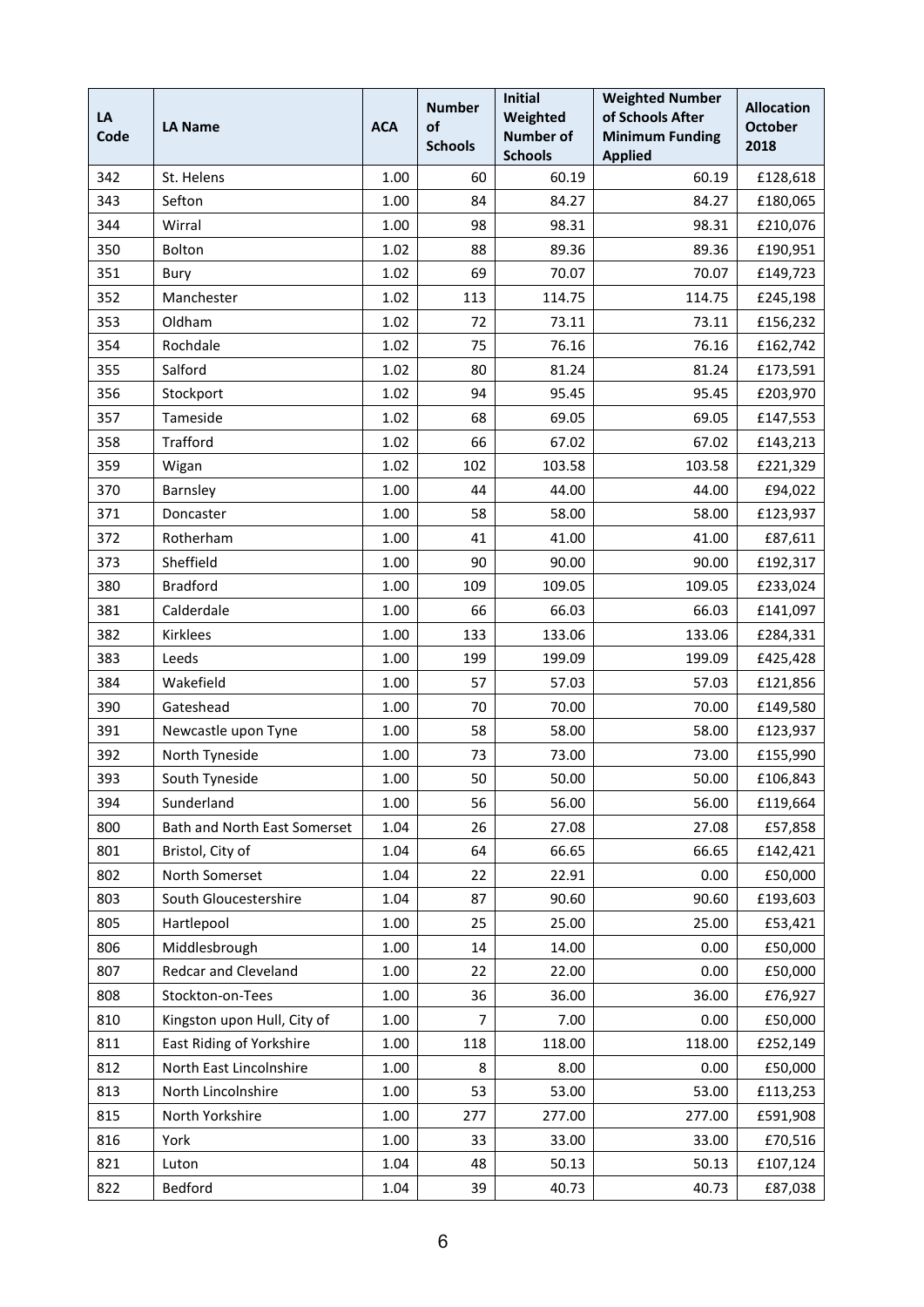| LA<br>Code | <b>LA Name</b>           | <b>ACA</b> | <b>Number</b><br>of<br><b>Schools</b> | <b>Initial</b><br>Weighted<br><b>Number of</b><br><b>Schools</b> | <b>Weighted Number</b><br>of Schools After<br><b>Minimum Funding</b><br><b>Applied</b> | <b>Allocation</b><br><b>October</b><br>2018 |
|------------|--------------------------|------------|---------------------------------------|------------------------------------------------------------------|----------------------------------------------------------------------------------------|---------------------------------------------|
| 823        | Central Bedfordshire     | 1.04       | 72                                    | 75.20                                                            | 75.20                                                                                  | £160,685                                    |
| 825        | Buckinghamshire          | 1.08       | 169                                   | 183.05                                                           | 183.05                                                                                 | £391,154                                    |
| 826        | Milton Keynes            | 1.08       | 76                                    | 82.17                                                            | 82.17                                                                                  | £175,594                                    |
| 830        | Derbyshire               | 1.00       | 318                                   | 318.00                                                           | 318.00                                                                                 | £679,519                                    |
| 831        | Derby                    | 1.00       | 57                                    | 57.00                                                            | 57.00                                                                                  | £121,801                                    |
| 835        | Dorset                   | 1.00       | 102                                   | 102.00                                                           | 102.00                                                                                 | £217,959                                    |
| 836        | Poole                    | 1.00       | 4                                     | 4.00                                                             | 0.00                                                                                   | £50,000                                     |
| 837        | Bournemouth              | 1.00       | 4                                     | 4.00                                                             | 0.00                                                                                   | £50,000                                     |
| 840        | County Durham            | 1.00       | 217                                   | 217.00                                                           | 217.00                                                                                 | £463,697                                    |
| 841        | Darlington               | 1.00       | 5                                     | 5.00                                                             | 0.00                                                                                   | £50,000                                     |
| 845        | <b>East Sussex</b>       | 1.00       | 127                                   | 127.61                                                           | 127.61                                                                                 | £272,681                                    |
| 846        | <b>Brighton and Hove</b> | 1.00       | 62                                    | 62.30                                                            | 62.30                                                                                  | £133,120                                    |
| 850        | Hampshire                | 1.04       | 469                                   | 487.84                                                           | 487.84                                                                                 | £1,042,449                                  |
| 851        | Portsmouth               | 1.04       | 26                                    | 27.04                                                            | 27.04                                                                                  | £57,790                                     |
| 852        | Southampton              | 1.04       | 45                                    | 46.81                                                            | 46.81                                                                                  | £100,022                                    |
| 855        | Leicestershire           | 1.00       | 94                                    | 94.00                                                            | 94.00                                                                                  | £200,864                                    |
| 856        | Leicester                | 1.00       | 77                                    | 77.00                                                            | 77.00                                                                                  | £164,538                                    |
| 857        | Rutland                  | 1.00       | 6                                     | 6.00                                                             | 0.00                                                                                   | £50,000                                     |
| 860        | Staffordshire            | 1.00       | 202                                   | 202.00                                                           | 202.00                                                                                 | £431,644                                    |
| 861        | Stoke-on-Trent           | 1.00       | 27                                    | 27.00                                                            | 27.00                                                                                  | £57,695                                     |
| 865        | Wiltshire                | 1.02       | 142                                   | 144.88                                                           | 144.88                                                                                 | £309,597                                    |
| 866        | Swindon                  | 1.02       | 36                                    | 36.73                                                            | 36.73                                                                                  | £78,489                                     |
| 867        | <b>Bracknell Forest</b>  | 1.12       | 30                                    | 33.49                                                            | 33.49                                                                                  | £71,567                                     |
| 868        | Windsor and Maidenhead   | 1.12       | 36                                    | 40.19                                                            | 40.19                                                                                  | £85,881                                     |
| 869        | West Berkshire           | 1.10       | 68                                    | 74.69                                                            | 74.69                                                                                  | £159,606                                    |
| 870        | Reading                  | 1.10       | 32                                    | 35.15                                                            | 35.15                                                                                  | £75,109                                     |
| 871        | Slough                   | 1.12       | 13                                    | 14.51                                                            | 0.00                                                                                   | £50,000                                     |
| 872        | Wokingham                | 1.10       | 46                                    | 50.53                                                            | 50.53                                                                                  | £107,968                                    |
| 873        | Cambridgeshire           | 1.04       | 136                                   | 140.95                                                           | 140.95                                                                                 | £301,180                                    |
| 874        | Peterborough             | 1.04       | 39                                    | 40.42                                                            | 40.42                                                                                  | £86,368                                     |
| 876        | Halton                   | 1.01       | 49                                    | 49.50                                                            | 49.50                                                                                  | £105,782                                    |
| 877        | Warrington               | 1.01       | 64                                    | 64.66                                                            | 64.66                                                                                  | £138,164                                    |
| 878        | Devon                    | 1.00       | 205                                   | 205.00                                                           | 205.00                                                                                 | £438,055                                    |
| 879        | Plymouth                 | 1.00       | 26                                    | 26.00                                                            | 26.00                                                                                  | £55,558                                     |
| 880        | Torbay                   | 1.00       | 9                                     | 9.00                                                             | 0.00                                                                                   | £50,000                                     |
| 881        | Essex                    | 1.03       | 267                                   | 274.32                                                           | 274.32                                                                                 | £586,185                                    |
| 882        | Southend-on-Sea          | 1.01       | 12                                    | 12.12                                                            | 0.00                                                                                   | £50,000                                     |
| 883        | Thurrock                 | 1.06       | 10                                    | 10.61                                                            | 0.00                                                                                   | £50,000                                     |
| 884        | Herefordshire            | 1.00       | 66                                    | 66.00                                                            | 66.00                                                                                  | £141,032                                    |
| 885        | Worcestershire           | 1.00       | 139                                   | 139.00                                                           | 139.00                                                                                 | £297,022                                    |
| 886        | Kent                     | 1.01       | 345                                   | 348.58                                                           | 348.58                                                                                 | £744,868                                    |
| 887        | Medway                   | 1.00       | 33                                    | 33.07                                                            | 33.07                                                                                  | £70,657                                     |
| 888        | Lancashire               | 1.00       | 560                                   | 560.00                                                           | 560.00                                                                                 | £1,196,637                                  |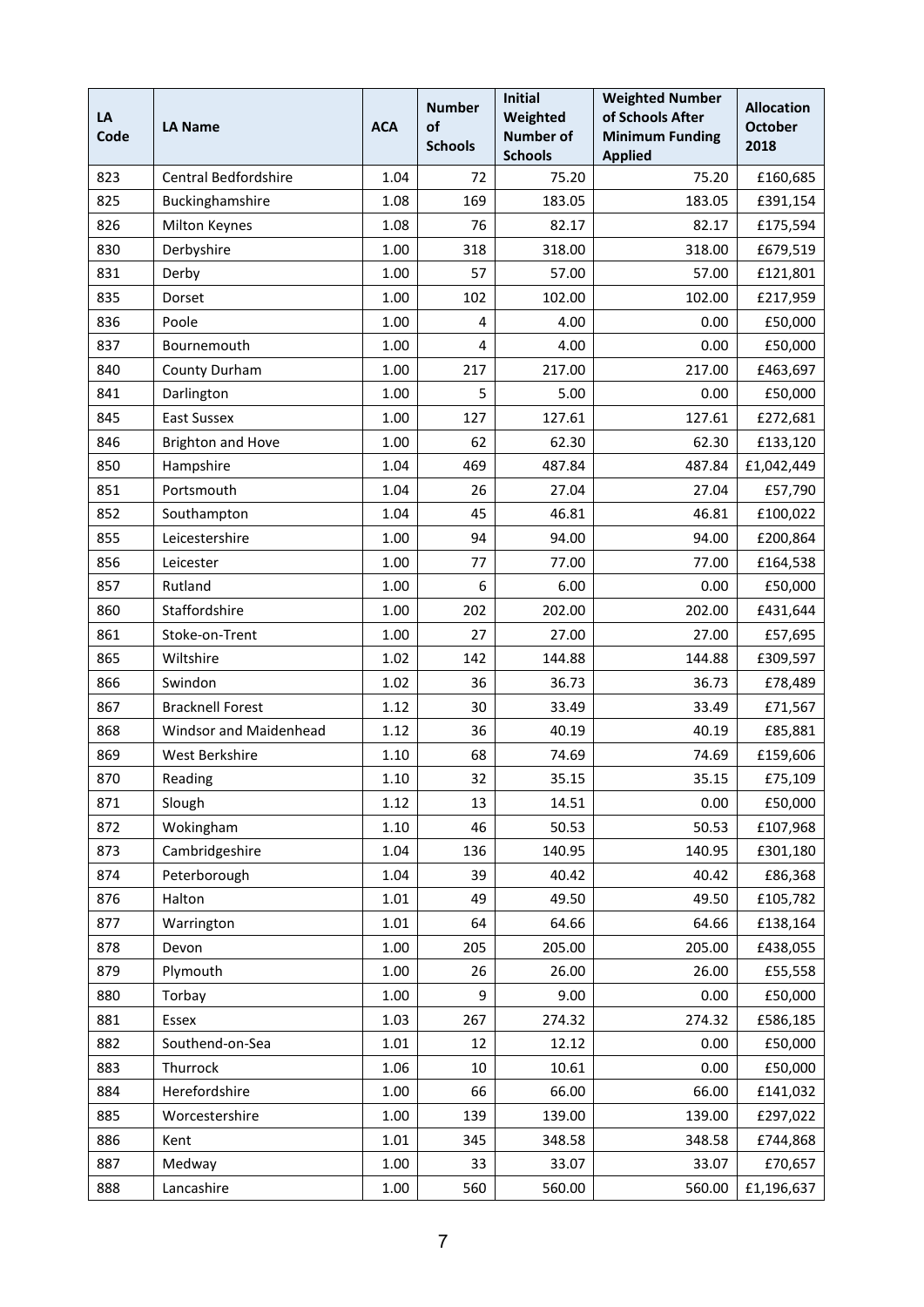| LA<br>Code | <b>LA Name</b>                   | <b>ACA</b> | <b>Number</b><br>of<br><b>Schools</b> | <b>Initial</b><br>Weighted<br><b>Number of</b><br><b>Schools</b> | <b>Weighted Number</b><br>of Schools After<br><b>Minimum Funding</b><br><b>Applied</b> | <b>Allocation</b><br><b>October</b><br>2018 |
|------------|----------------------------------|------------|---------------------------------------|------------------------------------------------------------------|----------------------------------------------------------------------------------------|---------------------------------------------|
| 889        | Blackburn with Darwen            | 1.00       | 54                                    | 54.00                                                            | 54.00                                                                                  | £115,390                                    |
| 890        | Blackpool                        | 1.00       | 17                                    | 17.00                                                            | 0.00                                                                                   | £50,000                                     |
| 891        | Nottinghamshire                  | 1.01       | 203                                   | 204.59                                                           | 204.59                                                                                 | £437,179                                    |
| 892        | Nottingham                       | 1.01       | 33                                    | 33.26                                                            | 33.26                                                                                  | £71,069                                     |
| 893        | Shropshire                       | 1.00       | 98                                    | 98.00                                                            | 98.00                                                                                  | £209,412                                    |
| 894        | <b>Telford and Wrekin</b>        | 1.00       | 54                                    | 54.00                                                            | 54.00                                                                                  | £115,390                                    |
| 895        | <b>Cheshire East</b>             | 1.01       | 76                                    | 76.78                                                            | 76.78                                                                                  | £164,070                                    |
| 896        | <b>Cheshire West and Chester</b> | 1.01       | 130                                   | 131.34                                                           | 131.34                                                                                 | £280,646                                    |
| 908        | Cornwall                         | 1.00       | 68                                    | 68.00                                                            | 68.00                                                                                  | £145,306                                    |
| 909        | Cumbria                          | 1.00       | 261                                   | 261.00                                                           | 261.00                                                                                 | £557,718                                    |
| 916        | Gloucestershire                  | 1.02       | 209                                   | 212.73                                                           | 212.73                                                                                 | £454,570                                    |
| 919        | Hertfordshire                    | 1.08       | 386                                   | 416.67                                                           | 416.67                                                                                 | £890,365                                    |
| 921        | Isle of Wight                    | 1.04       | 42                                    | 43.69                                                            | 43.69                                                                                  | £93,354                                     |
| 925        | Lincolnshire                     | 1.00       | 196                                   | 196.00                                                           | 196.00                                                                                 | £418,823                                    |
| 926        | Norfolk                          | 1.00       | 205                                   | 205.00                                                           | 205.00                                                                                 | £438,055                                    |
| 928        | Northamptonshire                 | 1.01       | 127                                   | 128.18                                                           | 128.18                                                                                 | £273,905                                    |
| 929        | Northumberland                   | 1.00       | 131                                   | 131.00                                                           | 131.00                                                                                 | £279,928                                    |
| 931        | Oxfordshire                      | 1.06       | 150                                   | 159.43                                                           | 159.43                                                                                 | £340,678                                    |
| 933        | Somerset                         | 1.00       | 172                                   | 172.00                                                           | 172.00                                                                                 | £367,539                                    |
| 935        | Suffolk                          | 1.00       | 139                                   | 139.01                                                           | 139.01                                                                                 | £297,043                                    |
| 936        | Surrey                           | 1.12       | 234                                   | 261.24                                                           | 261.24                                                                                 | £558,226                                    |
| 937        | Warwickshire                     | 1.02       | 146                                   | 148.90                                                           | 148.90                                                                                 | £318,173                                    |
| 938        | <b>West Sussex</b>               | 1.02       | 214                                   | 217.99                                                           | 217.99                                                                                 | £465,814                                    |